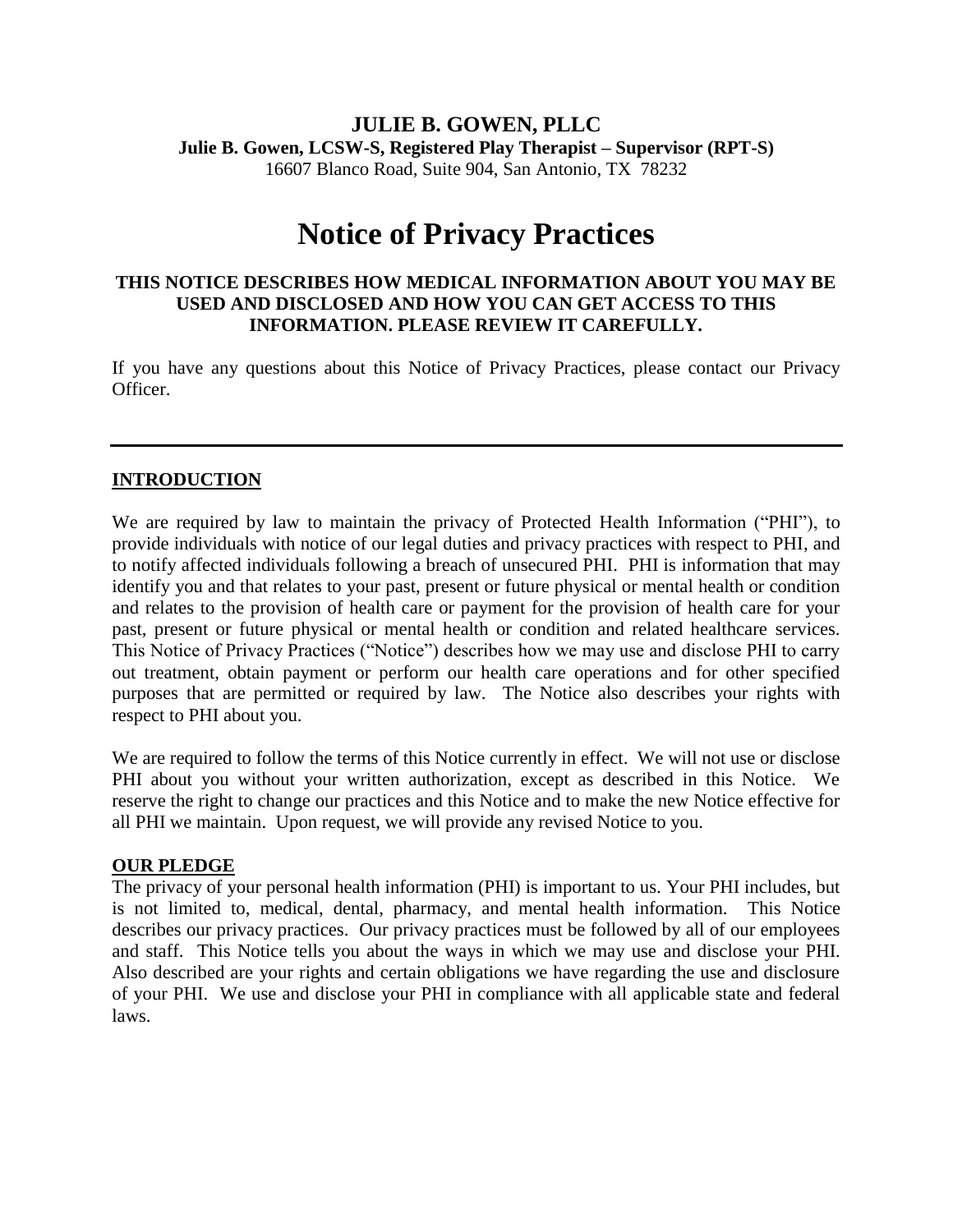# **HOW PHI ABOUT YOU MAY BE USED AND DISCLOSED**

The following categories describe different ways that we use and disclose PHI. For each category of use or disclosure, an explanation of what is meant and some examples are provided. Not every use or disclosure in a category will be listed. However, all of the ways we are permitted to use and disclose PHI will fall within one of the categories.

**For Treatment.** We may use or disclose your health information to provide and coordinate the mental health treatment and services you receive. For example, if your mental health care needs to be coordinated with the medical care provided to you by another physician, we may disclose your health information to a physician or other healthcare provider.

**For Payment.** We may use and disclose your health information for various payment-related functions, so that we can bill for and obtain payment for the treatment and services we provide for you. For example, your PHI may be provided to an insurance company so that they will pay claims for your care.

For Healthcare Operations. We may use and disclose your health information for certain operational, administrative and quality assurance activities, in connection with our healthcare operations. These uses and disclosures are necessary to run the practice and to make sure that our patients receive quality treatment and services. For example, healthcare operations include quality assessment and improvement activities, reviewing the competence or qualifications of healthcare professionals, evaluating practitioner and provider performance, conducting training programs, accreditation, certification, licensing or credentialing activities.

**For Special Purposes.** We are permitted under federal and applicable state law to use or disclose your PHI without your permission only when certain circumstances may arise. We are likely to use or disclose your PHI without your permission for the following purposes:

- **Individuals Involved in Your Care or Payment for Your Care**. We may disclose PHI to a close personal friend or family member who is involved in your medical care or payment for your care.
- **Disclosures to Parents or Legal Guardians.** If you are a minor, we may release your PHI to your parents or legal guardians when we are permitted or required under federal and applicable state law.
- **Worker's Compensation.** We may disclose your PHI to the extent authorized by and necessary to comply with laws relating to worker's compensation or other similar programs established by law.
- **Public Health.** We may disclose your PHI to federal, state, or local authorities, or other entities charged with preventing or controlling disease, injury, or disability for public health activities.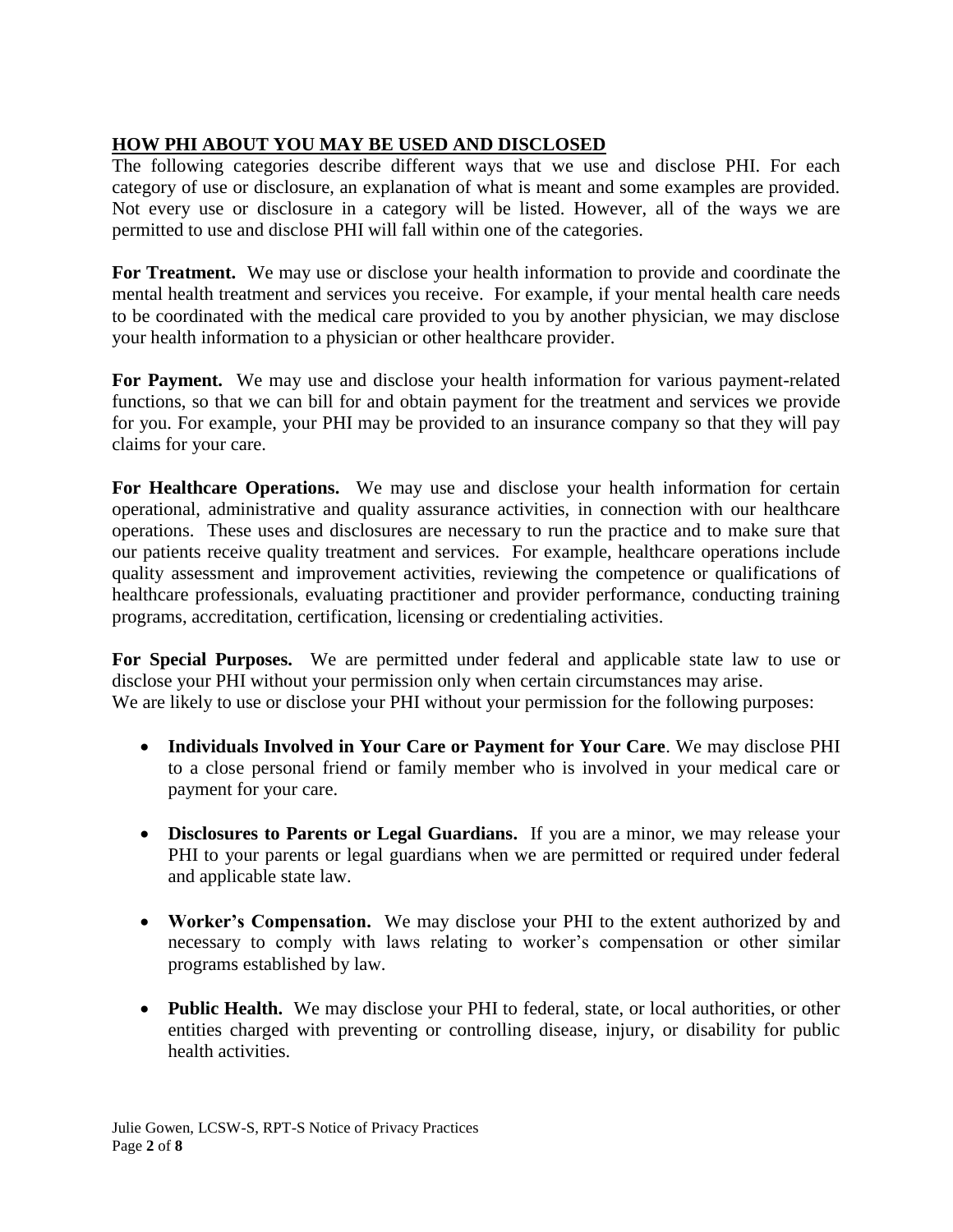- **Health oversight activities:** We may disclose your PHI to an oversight agency for activities authorized by law. These oversight activities include audits, investigations, and inspections, as necessary for our licensure and for government monitoring of the health care system, government programs, and compliance with federal and applicable state law.
- **Law Enforcement.** We may disclose your PHI for law enforcement purposes as required by law or in response to a court order, subpoena, warrant, summons, or similar process; to identify or locate a suspect, fugitive, material witness, or missing person; about a death resulting from criminal conduct; about crimes on the premises or against a member of our workforce; and in emergency circumstances, to report a crime, the location, victims, or the identity, description, or location of the perpetrator of a crime.
- **Judicial and administrative proceedings.** If you are involved in a lawsuit or a legal dispute, we may disclose your PHI in response to a court or administrative order, subpoena, discovery request, or other lawful process.
- **United States Department of Health and Human Services**. Under federal law, we are required to disclose your PHI to the U.S. Department of Health and Human Services to determine if we are in compliance with federal laws and regulations regarding the privacy of health information.
- **Research.** Under certain circumstances, we may use or disclose your PHI for research purposes. However, before disclosing your PHI, the research project must be approved by an institutional review board or privacy board that has reviewed the research proposal and established protocols to ensure the privacy of your PHI.
- **Coroners, medical examiners, and funeral directors.** We may release your PHI to assist in identifying a deceased person or determine a cause of death.
- **Organ or tissue procurement organizations**. Consistent with applicable law, we may disclose your PHI to organ procurement organizations or other entities engaged in the procurement, banking, or transplantation of organs for the purpose of tissue donation and transplant.
- **Notification.** We may use or disclose your PHI to assist in a disaster relief effort so that your family, personal representative, or friends may be notified about your condition, status, and location.
- **Correctional institution**. If you are or become an inmate of a correctional institution, we may disclose to the institution or its agents PHI necessary for your health and the health and safety of others.
- **To Avert a Serious Threat to Health or Safety.** We may use and disclose your PHI to appropriate authorities when necessary to prevent a serious threat to your health and safety or the health and safety of another person or the public. We may disclose your health information to appropriate authorities if we reasonably believe that you are a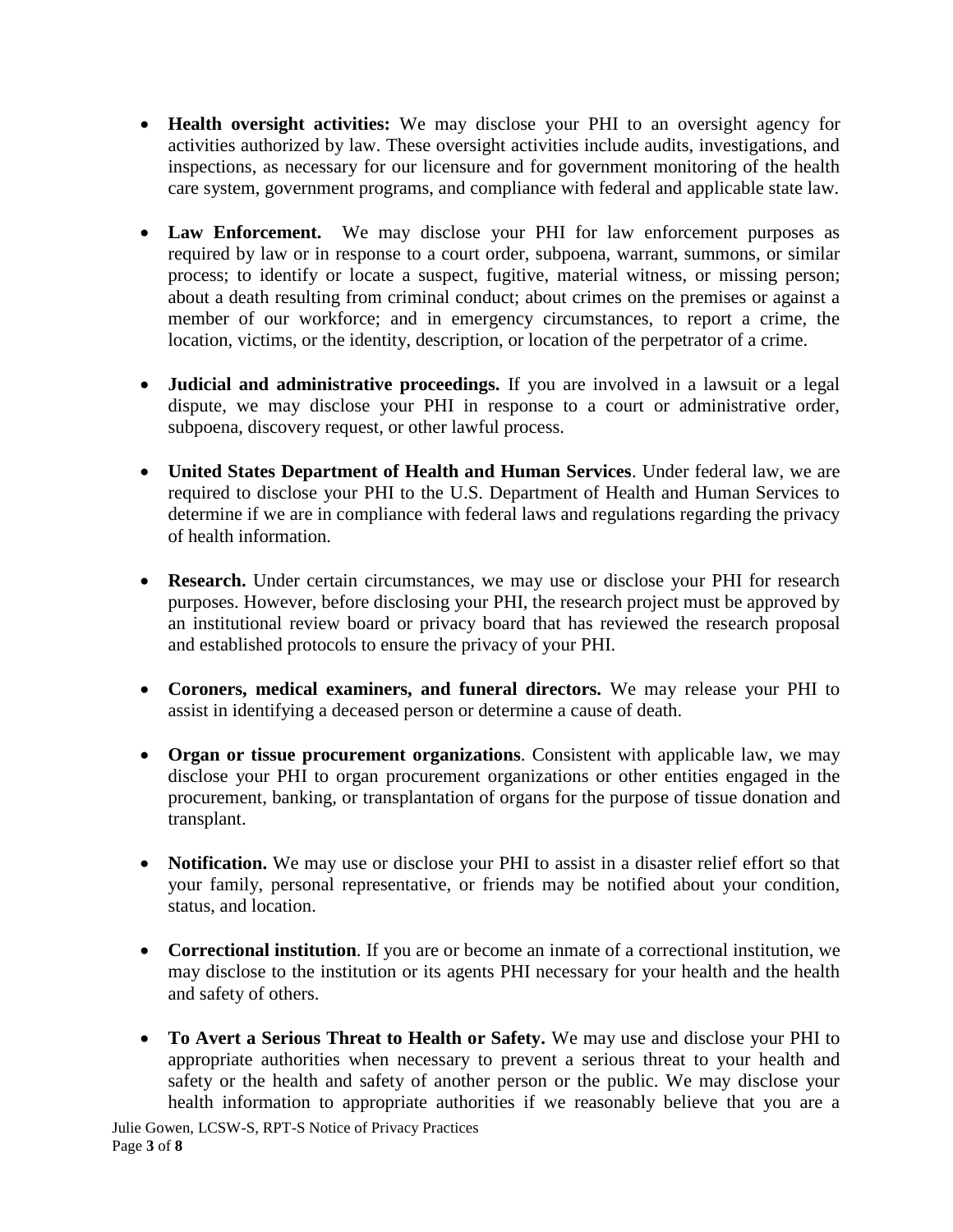possible victim of abuse, neglect, or domestic violence or the possible victim of other crimes.

- **Military and Veterans.** If you are a member of the armed forces, we may release your PHI as required by military command authorities. We may also release PHI about foreign military personnel to the appropriate military authority.
- **National Security, Intelligence Activities and Protective Services for the President and Others.** We may disclose your PHI to authorized federal officials for intelligence, counterintelligence, provision of protection to the President, other authorized persons or foreign heads of state, and other national security activities authorized by law.
- **As required by law.** We must disclose your PHI when required to do so by applicable federal or state law.
- **Treatment Alternatives**. We may use and disclose PHI to tell you about or recommend possible alternative treatments, therapies, health care providers, or settings of care that may be of interest to you.
- **Health-Related Benefits and Services**. We may use and disclose PHI to tell you about health-related benefits or services that may be of interest to you.
- **Appointment Reminders.** We may use or disclose PHI to provide you with appointment reminders (such as voicemail messages, postcards, or letters). You have a right, as explained below, to request restrictions or limitations on the PHI we disclose. You also have a right, as explained below, to request that information be communicated with you in a certain way or at a certain location.

## **Other Uses and Disclosures of PHI**

Your Authorization. We will obtain your written authorization before using or disclosing your PHI for purposes other than those described above (or as otherwise permitted or required by law). If you give us an authorization, you may revoke it by submitting a written notice to our Privacy Officer at the address listed below. Your revocation will become effective upon our receipt of your written notice. If you revoke your authorization, we will no longer use or disclose health information about you for the reasons covered by the written authorization. Your revocation will not affect any use or disclosures permitted by your authorization while it was in effect. Unless you give us a written authorization, we cannot use or disclose your health information for any reason except those described in this Notice.

**Psychotherapy Notes.** We will not use or disclose psychotherapy notes without your written authorization, and only as permitted by law.

**Marketing Health-Related Services.** We will not use or disclose your protected health information for marketing communications without your written authorization, and only as permitted by law.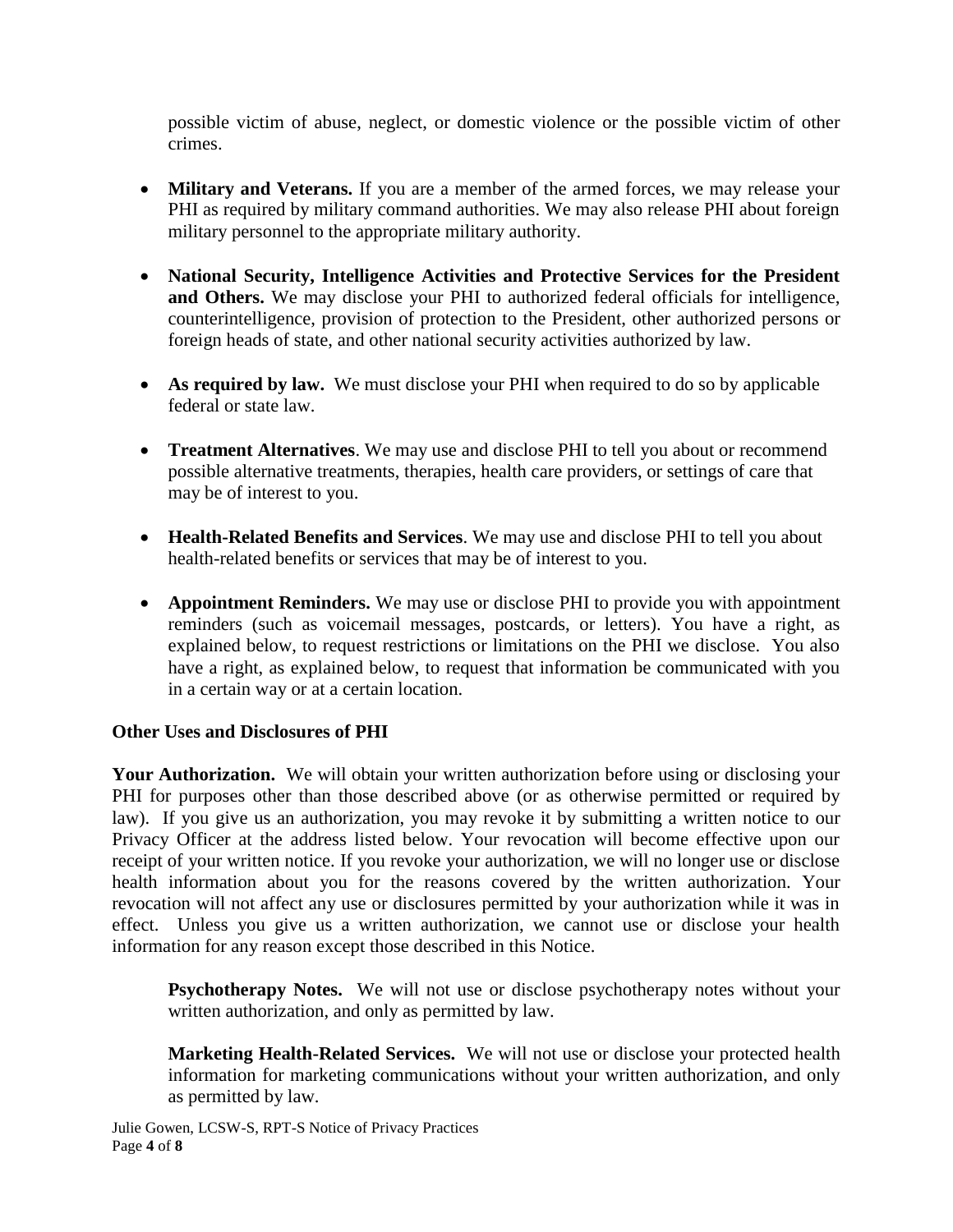Sale of PHI. We will not sell your protected health information without your written authorization, and only as permitted by law.

## **CHANGES TO THIS NOTICE**

We reserve the right to change our privacy practices and the terms of this Notice at any time, provided such changes are permitted by applicable law. We reserve the right to make the changed Notice effective for all health information that we maintain, including health information we created or received before we made the changes. When we make a change in our privacy practices, we will change this Notice and make the new Notice available to you.

## **YOUR HEALTH INFORMATION PRIVACY RIGHTS**

You have privacy rights under federal and state laws that protect your health information. These rights are important for you to know. You can exercise these rights, ask questions about them, and file a complaint if you think that your rights are being denied or your health information isn't being protected. Providers and health insurers who are required to follow federal and state privacy laws must comply with the following rights:

**To Request Restrictions on Certain Uses and Disclosures of PHI.** You have the right to request restrictions on our use or disclosure of your PHI by sending a written request to the Privacy Office. We are not required to agree to those restrictions. We cannot agree to restrictions on uses or disclosures that are legally required, or which are necessary to administer our business. We must agree to the request to restrict disclosure of PHI to a health plan if the disclosure is for the purpose of carrying out payment or health care operations and is not otherwise required by law, and the PHI pertains solely to a health care item or service for which you, or another individual other than a health plan on behalf of you, has paid us in full.

**To Request Confidential Communications.** You have the right to request that PHI be communicated to you by alternative means or at alternative locations. For example, you can ask that you only be contacted at work or by mail. We will accommodate all reasonable requests.

**To Access PHI.** You have the right of access to inspect and obtain a copy of your PHI. You may not be able to obtain all of your information in a few special cases. For example, if your treatment provider determines that the information may endanger you or someone else. In most cases, your copies must be given to you within thirty (30) days, but may be extended for another thirty (days) if you are given a reason by us in writing. We may charge you a fee for the costs of copying, mailing and supplies that are necessary to fulfill your request.

In accordance with Texas law, you have the right to obtain a copy of your PHI in electronic form for records that we maintain using an Electronic Health Records (EHR) system capable of fulfilling the request. Where applicable, we must provide those records to you or your legally authorized representative in electronic form within fifteen (15) days of receipt of your written request and a valid authorization for electronic disclosure of PHI. You may request a copy of an authorization from the Privacy Office at the address below.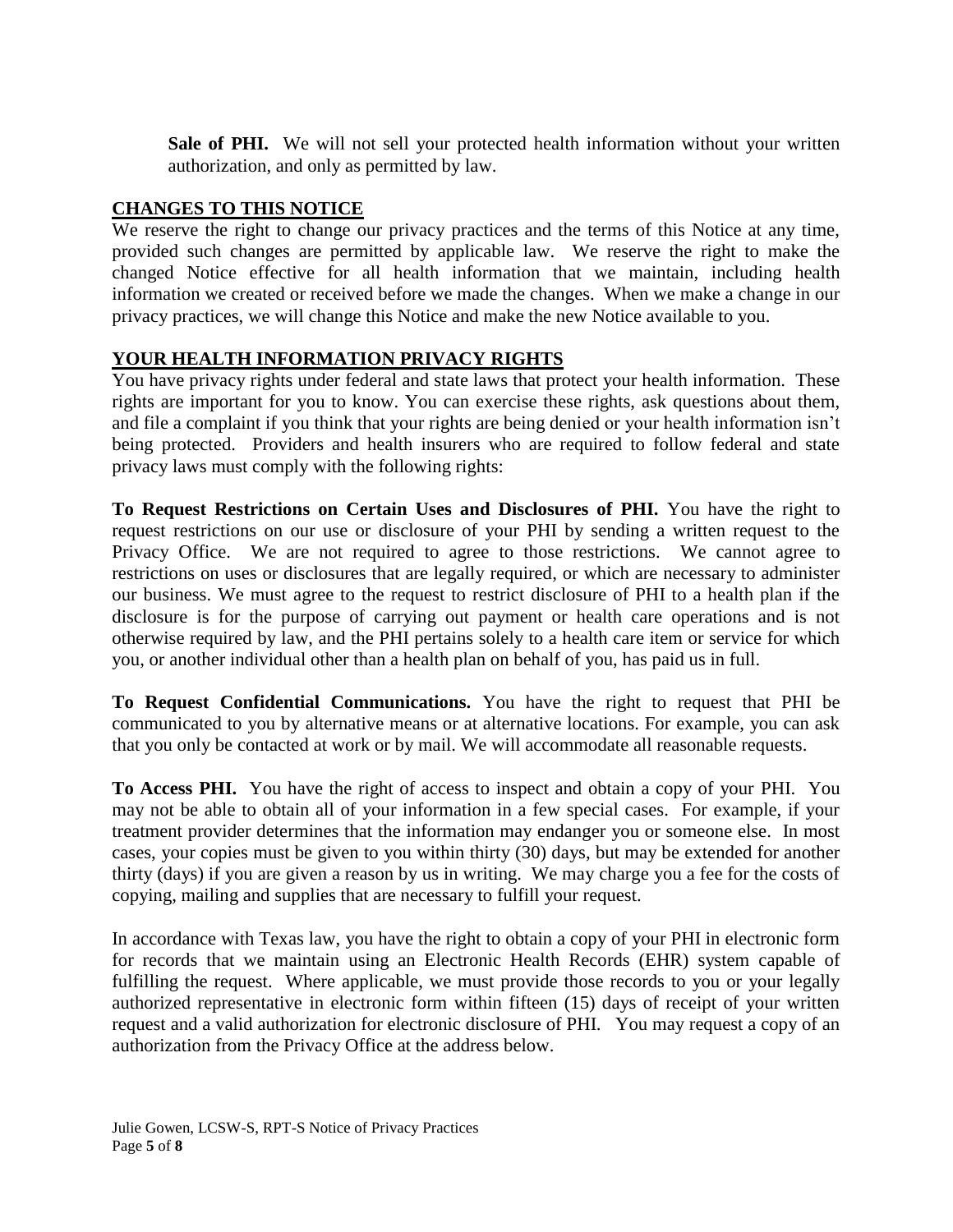**To Obtain a Paper Copy of the Notice Upon Request.** You may request a copy of our current Notice at any time. Even if you have agreed to receive the Notice electronically, you are still entitled to a paper copy. You may obtain a paper copy from the Privacy Office at the address below. A reasonable fee may be charged for the costs of copying, mailing or other supplies associated with your request, and we are generally not required to provide the requested records until the fee is paid.

**To Request an Amendment of PHI.** If you feel that PHI we have about you is incorrect or incomplete, you may request an amendment to the information. Requests must identify: (i) which information you seek to amend, (ii) what corrections you would like to make, and (iii) why the information needs to be amended. We will respond to your request in writing within 60 days (with a possible 30-day extension). In our response, we will either: (i) agree to make the amendment, or (ii) inform you of our denial, explain our reason, and outline appeal procedures. If denied, you have the right to file a statement of disagreement with the decision. We will provide a rebuttal to your statement and maintain appropriate records of your disagreement and our rebuttal.

**To Receive an Accounting of Disclosures**. You have the right to request an accounting of your PHI disclosures for purposes other than treatment, payment or healthcare operations. Your request must state a time period. The time period for the accounting of disclosures must be limited to less than 6 years from the date of the request. We will respond in writing within 60 days of receipt of your request (with a possible 30-day extension). We will provide an accounting per 12-month period free of charge, but you may be charged for the cost of any subsequent accountings. We will notify you in advance of the cost involved, and you may choose to withdraw or modify your request at that time.

**To Notification in the Event of a Breach**. You have a right to be notified of an impermissible use or disclosure that compromises the security or privacy of your PHI. We will provide notice to you as soon as is reasonably possible and no later than sixty (60) calendar days after discovery of the breach and in accordance with federal and state law.

**To File a Complaint.** If you believe your privacy rights have been violated, you may file a complaint with our privacy officer, listed below. You may also file a complaint directly with any or all of the following federal and state agencies: the Secretary of the Department of Health and Human Services, the Office of the Attorney General of Texas, or the Texas State Board of Social Worker Examiners. We will provide you with the addresses to file your complaint with the Secretary, the Office of the Attorney General of Texas and the Texas State Board of Social Worker Examiners, upon request. You will not be penalized in any way for filing a complaint. However, our ethical code may require us to terminate therapy with you and refer you to other providers if you file a complaint with one of the listed entities.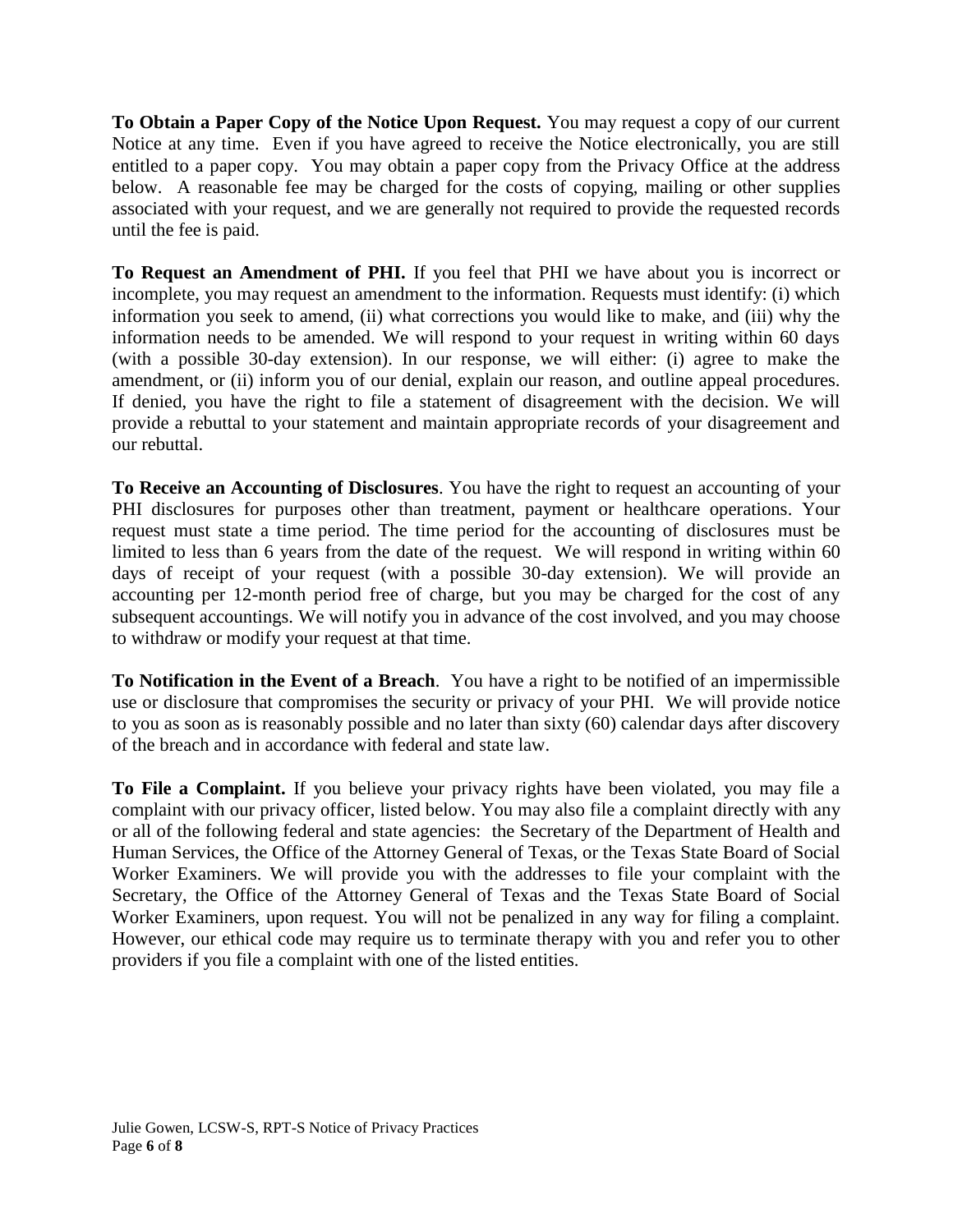If you want more information about our privacy practices or have questions or concerns, please contact us.

Privacy Officer:

Julie Gowen, LCSW-S, RPT-W 16607 Blanco Road, Suite 904 San Antonio, TX 78232 Telephone: (210) 219-4991 Facsimile: (210) 399-0751